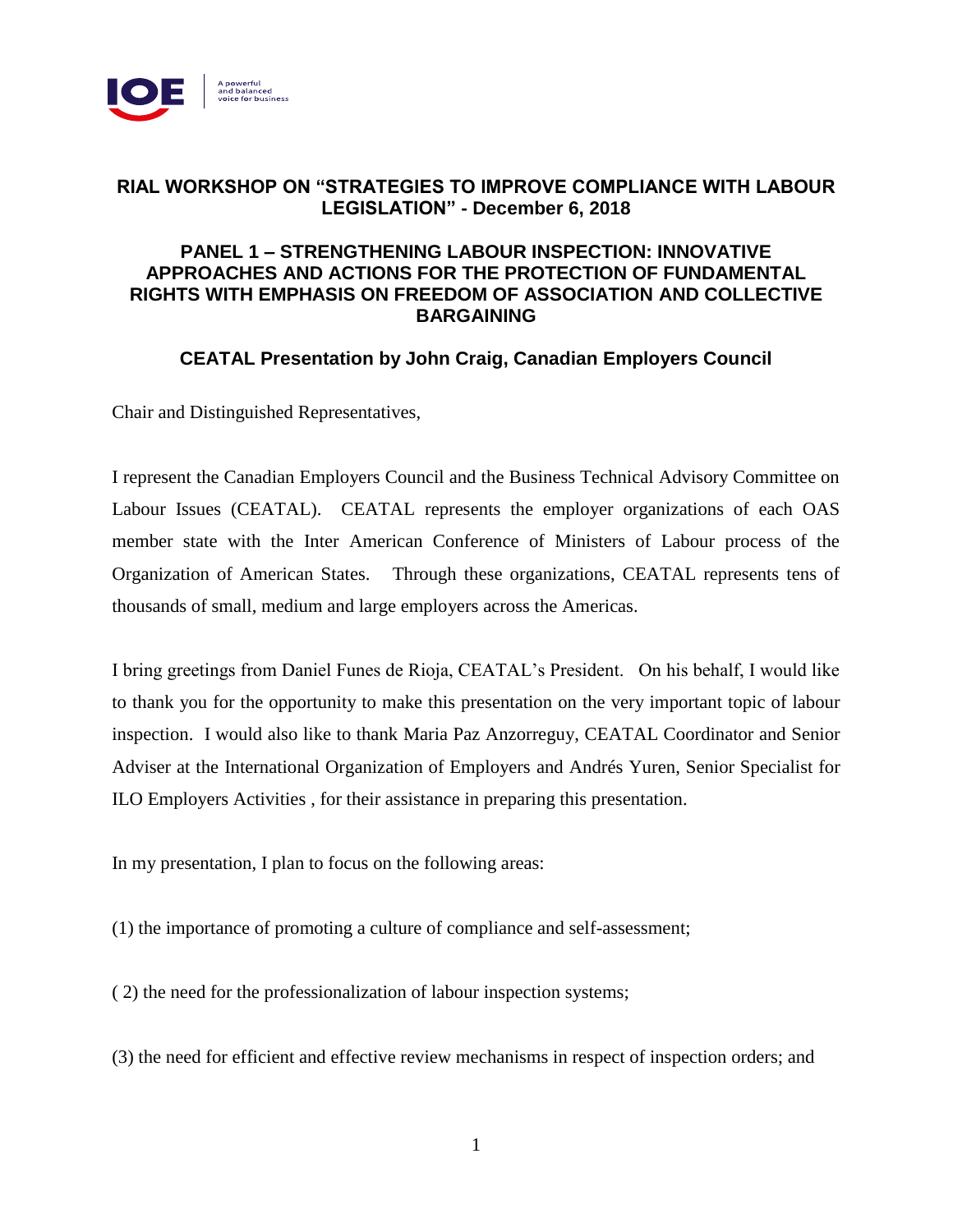

(4) the importance of technology to improve access to information, transparency, efficiency/effectiveness and capacity building in inspection systems.

I will also address how inspection systems can be leveraged to protect fundamental rights such as freedom of association and collective bargaining.

## **1) The importance of promoting a compliance culture**

At the heart of any successful society is respect for and enforcement of the rule of law. Legal compliance forms the bedrock for social development. In most instances, this compliance is largely self-regulated, but behind that stands effective, transparent, unbiased and efficient enforcement - be that by the police, the judiciary or by other government enforcement agencies such as labour inspectors. To be effective, all such enforcement needs to be situated within a wider social respect for the rule of law.

Legal compliance is an obligation on all actors in society, including business. Legal compliance helps ensure a level playing field in that all are required to respect the same rules and standards. Proper labour inspection can help companies benchmark this compliance. Rather than being purely a fine-imposing service, labour inspection can help educate and assist business in meeting these obligations.

Where informal economies operate, it is important for government - with the support and engagement of the social partners - to extend its functions to informal enterprises. This should be done in a way that encourages compliance. For this purpose, information and training are the best tools of engagement. To merely step in and start fining businesses for non-compliance will further exacerbate their reluctance to enter into the formal economy.

The most efficient and effective approach to achieve good labour standards is for enterprises to embrace a proactive culture focused on prevention that not only ensures compliance with national labour laws but also seeks to go beyond these standards. Many countries have relevant programmes in place alongside their inspection and enforcement regime.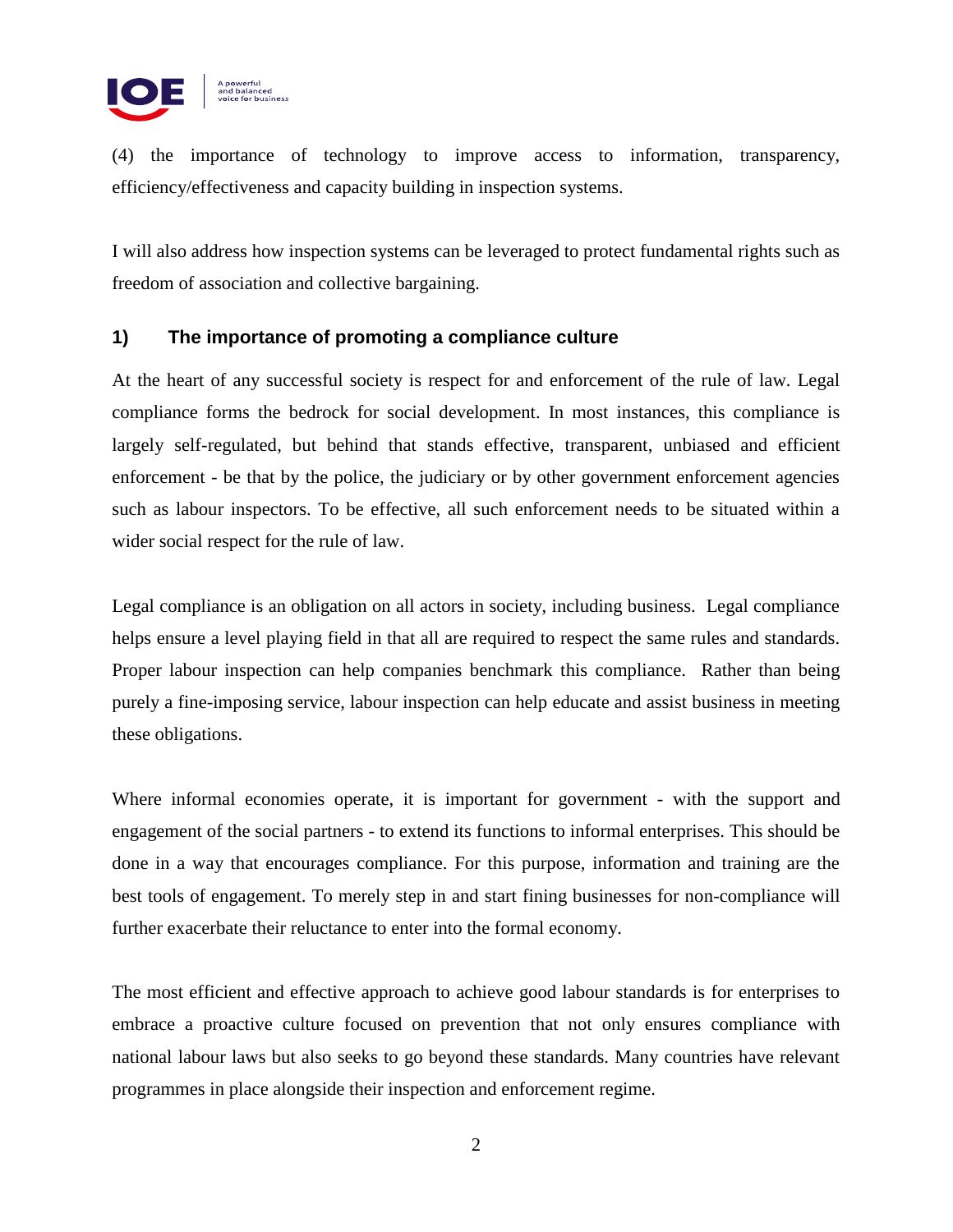

Promotion of self-assessment, to be implemented within management systems, is an important preventive approach that is successful because it appeals to a sense of ownership and engages the competence of both employers and workers. Self-assessment can solve existing problems and make sanctions unnecessary.

Another effective way of achieving compliance with labour standards is to have targeted campaigns. These can be aimed at high risk sectors or specific processes, equipment, or groups. Such campaigns, particularly when they involve the social partners in their design and implementation, can provide enhanced results. This is because enterprises will know that they will be treated fairly with respect to their competitors and they will understand the standards expected and the possible actions that may ensue should such standards not be met.

The whole system of labour regulation works best if a preventive, risk management approach is embedded in the formal education and training system. In addition, to ensure that information and advice is balanced, fair and relevant, employer and worker representatives should work within the tripartite system for labour administration and inspection to assist in developing and disseminating guidance and toolkits. Traditional and social media systems can also be used to reinforce prevention and risk management knowledge.

## **2) The need for the professionalization of labour inspections**

While employers support effective and professional inspection systems, there is concern within the employer community about the potential for inspectors to act arbitrarily or improperly including for political purposes.

Given the power that inspectors can assert - for example, issuing an order that effectively halts production in a workplace - employers must have confidence that those wielding such powers are knowledgeable about the applicable laws and their own legal obligations, are qualified to make important and often complex assessments about compliance with legal standards, and are free from any political influence and other biases.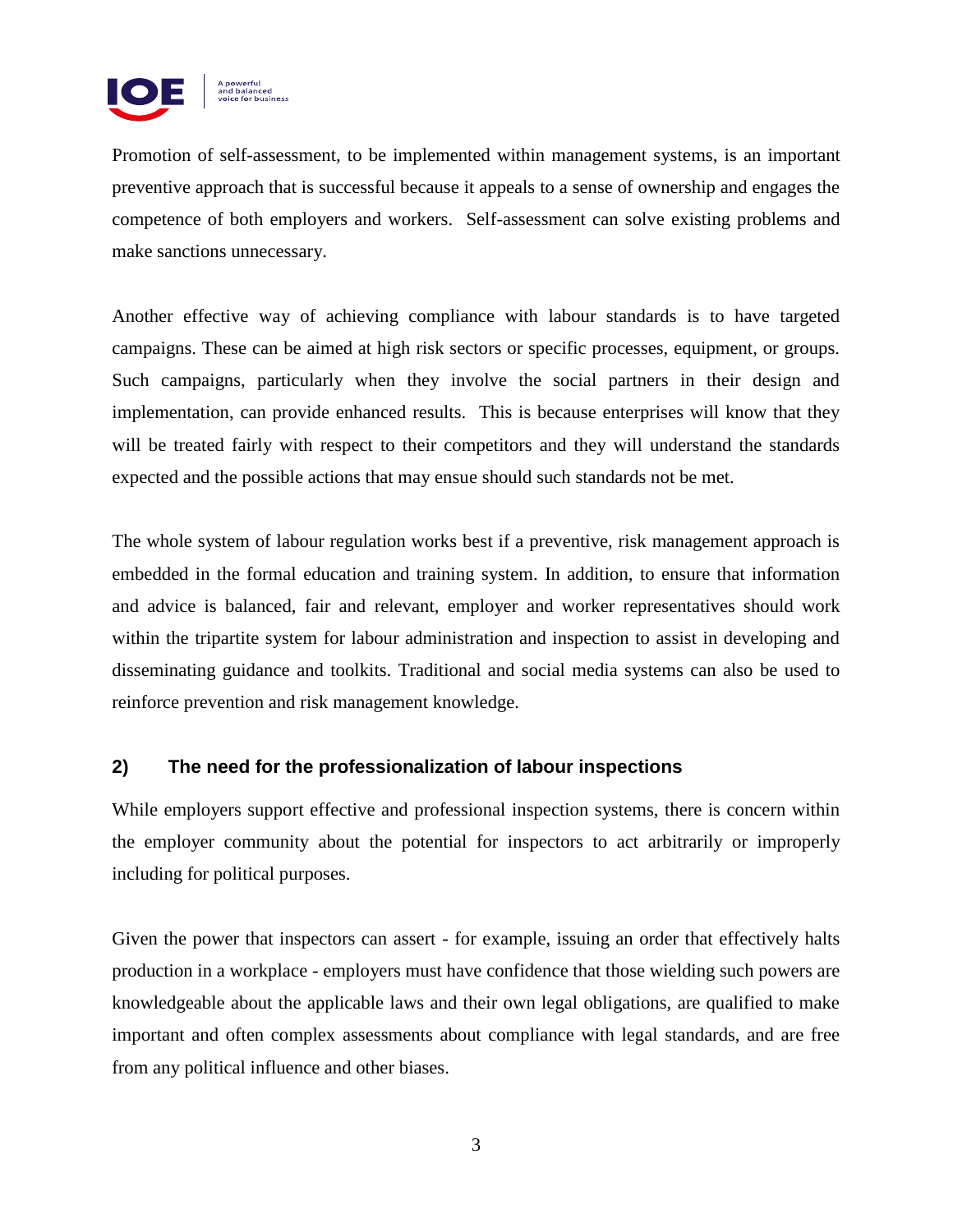

Labour inspection systems must be built on the principles of professionalism and independence.

## *Professionalism*

Professionalism is essential to ensure that competent decisions are made consistent with legal standards, and that the stakeholders - employers and workers - have confidence in the inspection system.

Achieving professionalism requires a system of recruitment focused on qualifications and training. Employers support certification systems, whereby individuals must take relevant courses and pass rigorous examinations administered by credible academic institutions before they can be hired and serve as inspectors. Newly engaged inspectors should also be closely supervised and mentored by experienced inspectors for a reasonable period of service. Tagging along and other such on-the-job training opportunities should be implemented for newly engaged inspectors.

#### *Independence*

De-politicization and independence of inspections are crucial to improving the conduct and outcomes of labour inspections.

An inspector's decision to issue an order (or not to issue an order) should be provided with actual legal justifications.

ILO Convention 81 is instructive on the issues of professionalism and independence.

- Article 6 stipulates that inspectors should be assured of stable employment that is independent of changes of government and improper external influences
- Article 7 stipulates that inspectors should be recruited with sole regard to their qualifications for the performance of their duties, that there should be a competent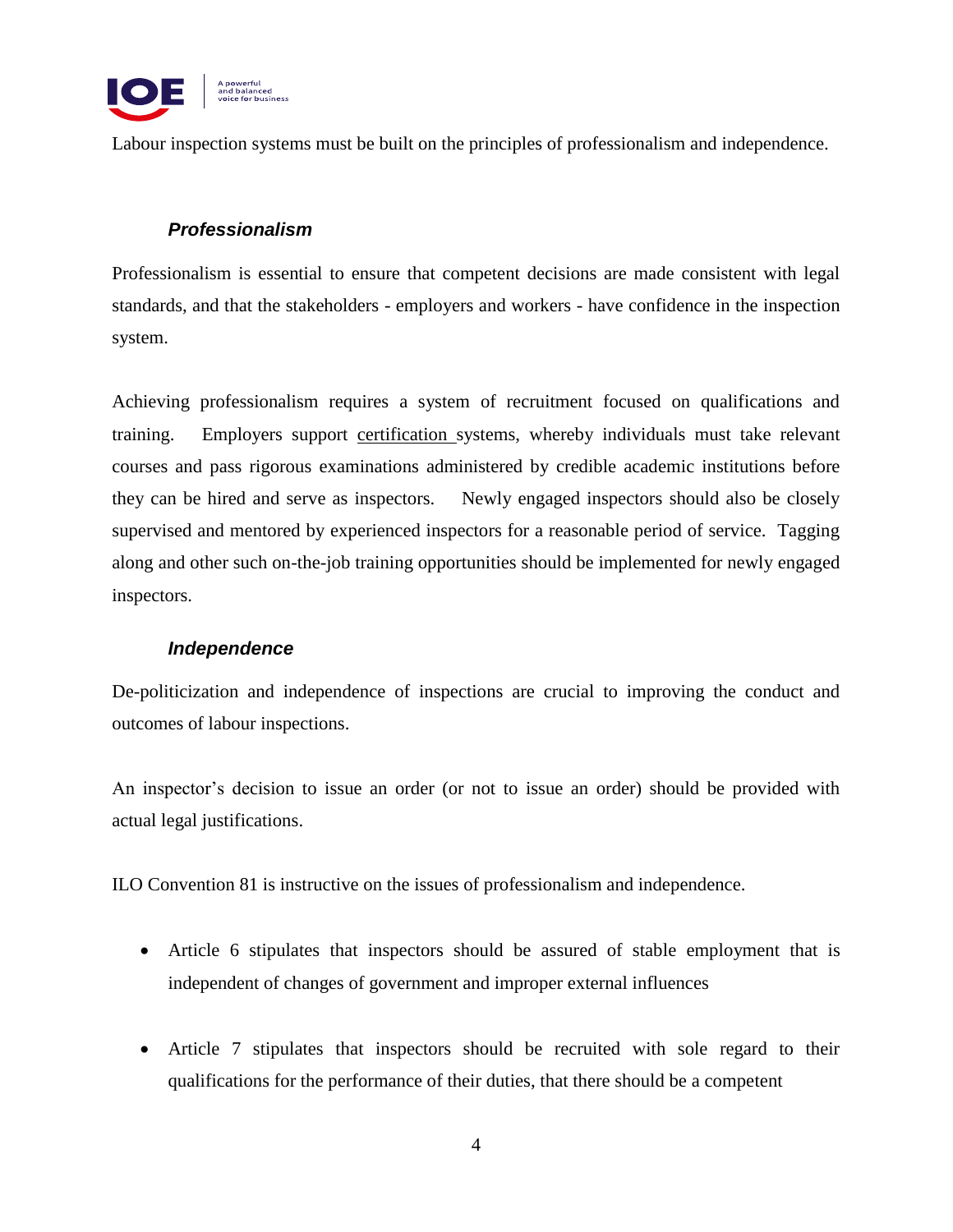

authority for assessing qualifications, and that there should be adequate training provided to inspectors; and

 Article 9 requires ratifying states to ensure that qualified technical experts and specialists are available to support the work of inspectors in the field of health and safety - an acknowledgement that where an inspector lacks the specific expertise in a particular matter, the inspector should be able to get assistance from someone with that expertise.

# **3) The need for an efficient and effective court or administrative review process in respect of inspections**

Inspectors can have a great deal of power and discretion. In many cases, they are empowered to enter a workplace at any time, demand that an employer produce documents and information, interrogate the employer and witnesses, and issue binding orders requiring the employer to take steps to alter policies, practices or the physical workplace to comply with legal requirements. The employer may well have to suspend some or all of its operations until the inspector is satisfied that compliance has been achieved.

An effective and efficient inspection system requires inspectors to be empowered to take the necessary steps to achieve legal compliance, but the actions of an inspector can have far-reaching consequences for an employer. I will illustrate what I mean through an actual example.

Recently, we became aware of an employer who had been subject to an inspection. Technical violations of the law were identified, and the employer was ordered to make changes to ensure compliance. The impact of the inspector's order was that the employer could not resume full production until it passed a follow-up inspection and received a compliance certificate. The employer quickly complied, but there were significant delays in scheduling a follow-up inspection. The employer faced serious financial difficulties and even the possible layoff of employees. It had to apply to the courts for an order requiring a follow-up inspection to take place and a compliance certificate to be issued (we call this a *mandamus* order where the courts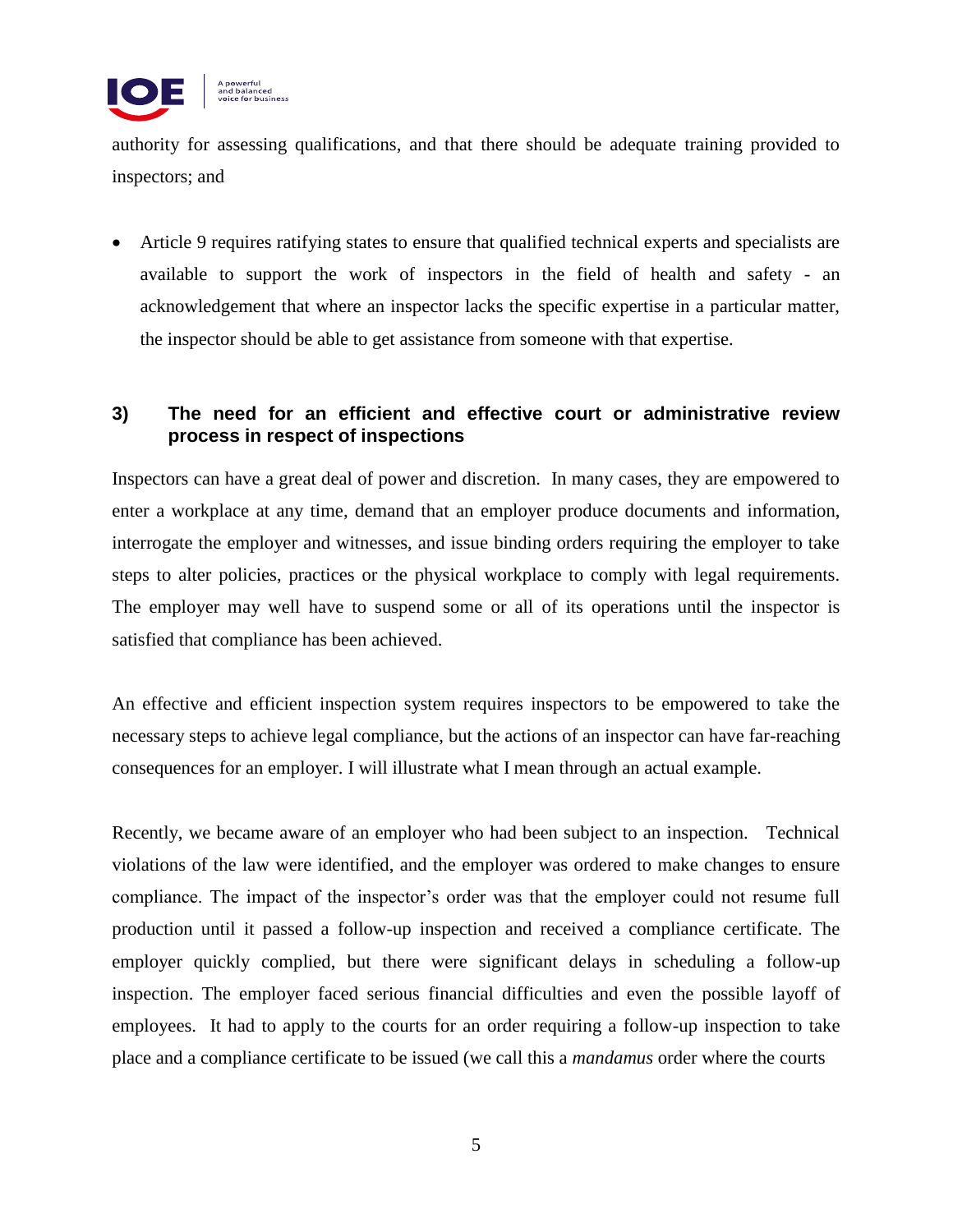

step in to order a state actor to perform a public duty). Only after commencing proceedings in court was the employer able to get the follow-up inspection and the compliance certificate.

This example demonstrates why it is important for inspection systems to be efficient and responsive so that matters affecting an employer's production -- and the jobs of workers -- are resolved without any undue delay. It also demonstrates the potentially far-reaching consequences of the exercise of an inspector's power and discretion. The rule of law demands that such power and discretion should not go unchecked. When sanctions are applied there should always be a fair system of appeal available to the duty holder. It is essential that a competent and independent body – such as a court or administrative tribunal - be available on an expedited basis for the review or appeal of an inspector's order. This is especially important if a decision may have been motivated by bias, lack of impartiality, or political considerations.

Given that an inspector's order is likely to remain in effect pending an appeal, it is also very important for the appeal process to be efficient and for decisions to be issued in a timely manner.

# **4) Importance of technology to improve access to information, transparency, efficiency and capacity building**

I would like to end this part of my presentation by making some comments on the potential use of technology in the inspection system to improve access to information, transparency, efficiency and also for education and capacity building.

## *Technology to educate and build capacity of stakeholders*

First, employers and workers need to be aware of the obligations imposed under labour legislation and the processes used for conducting labour inspections and enforcing such laws. Such awareness is essential in promoting a culture of compliance with labour standards.

Today, technology has vastly improved the ability of labour ministries to disseminate information and provide educational opportunities. The Internet, online databases, videoconferencing and webinars can allow for advanced access to information for employers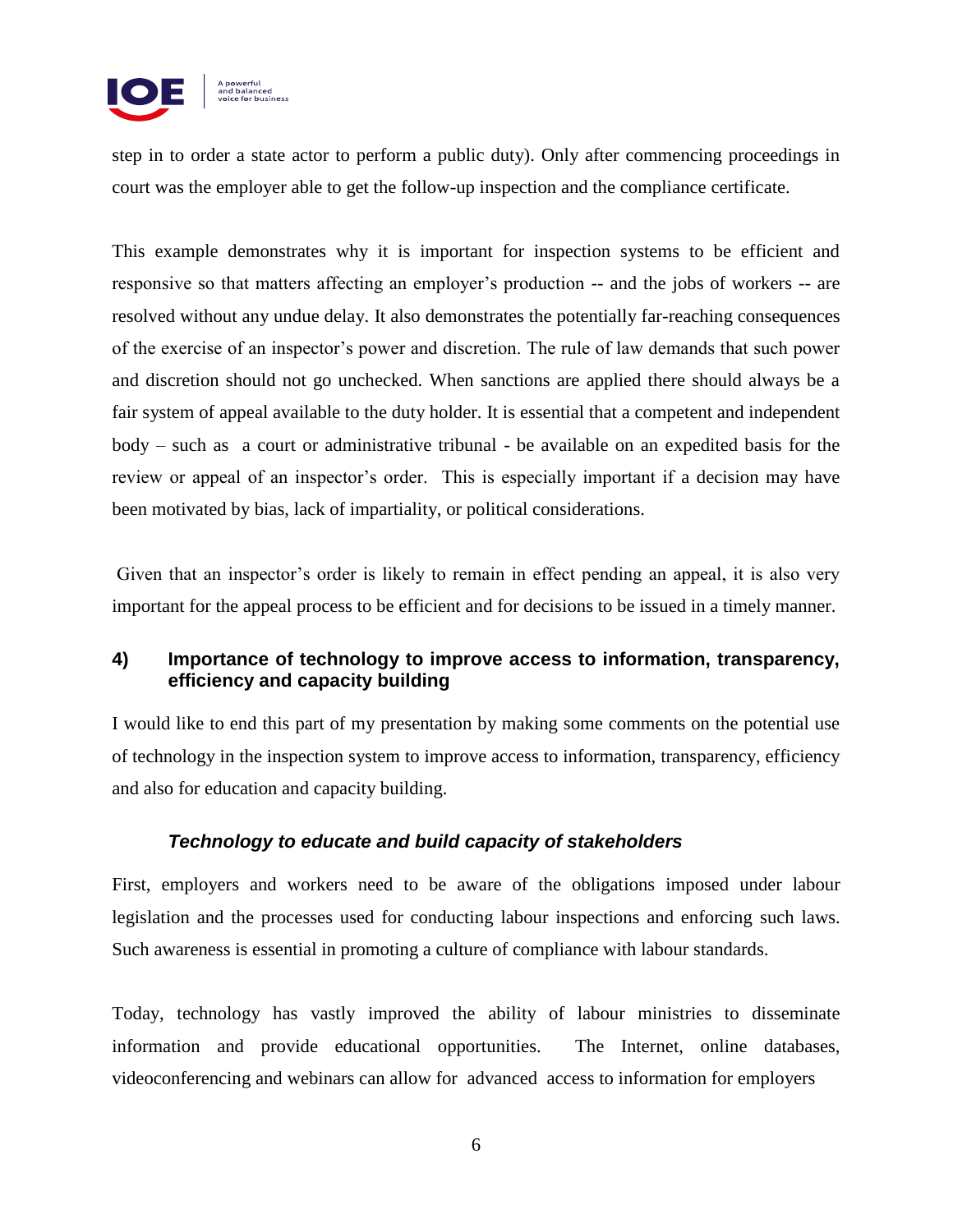

who are subject to labour legislation and possible labour inspections. For example, lectures and seminars can be conducted on-line, allowing employers of all sizes and locations to participate. Social media can also be used to distribute information to employers and workers.

In addition, it is now straightforward to establish a system allowing employers and workers to access labour ministry officials through online means, so that they can ask questions and gain a better understanding of their rights and obligations under labour legislation. Several ministries in Canada already permit workers and employers to ask questions about employment standards through online messaging services. This is often preferable to speaking to someone on the phone, as a *written* communication can provide links to further online resources and other relevant information

# *Technology to improve the inspection system*

Second, technology can be leveraged in the inspection system to improve access to information and enhance transparency. While inspections themselves generally require the physical presence of an inspector in a workplace, it may be possible for interviews and follow-up questions to be conducted through videoconferencing and other platforms like Skype or Facetime.

Moreover, it is possible to allow complaints, responses and other documents to be filed on-line. All documents relevant to a case can also be stored on a database that is available on-line to the parties so that they can track and review matters any time. In addition, orders and decisions of inspectors can (and in our view should always) be published on-line, making it easier to conduct research and gain a better understanding of the expectations of inspectors, and the current interpretations of the applicable legal standards.

The bottom line is that the creative use of technology can lead to many opportunities to improve the efficiency, effectiveness, transparency and capacity building of labour inspection systems.

## **5) Inspections and Fundamental Rights**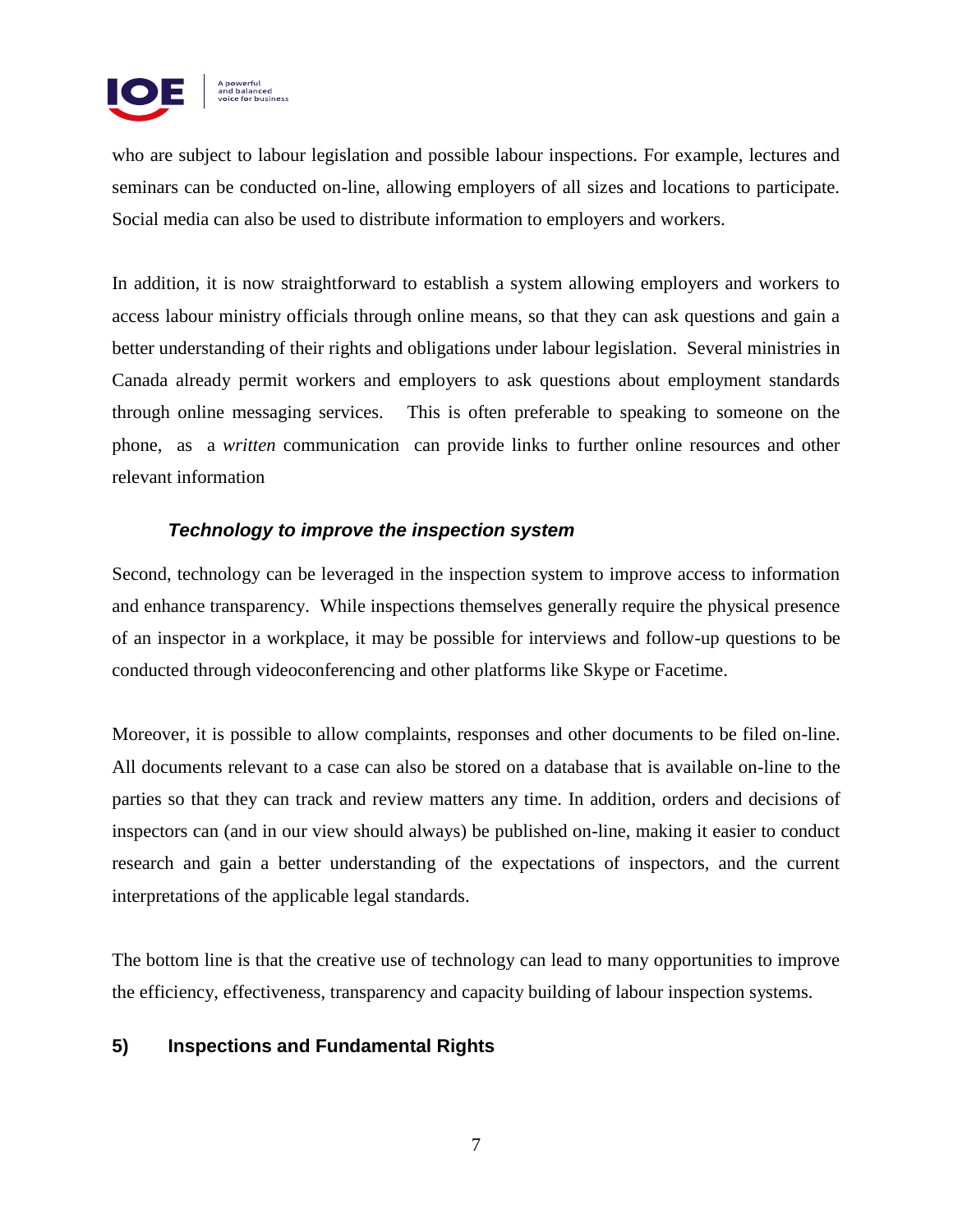

It is also notable that robust inspection systems have been identified as a very important tool in identifying and combatting violations of fundamental rights, including the elimination of child labour and forced labour, discrimination, freedom of association and collective bargaining -- all of which are priority matters for governments, workers and employers.

Workplace rights related to freedom of association and collective bargaining are among the most important, so ensuring compliance with legal standards should be a priority. However, the specific role of inspection systems in compliance may depend on the nature of the collective labour system in place in a particular country. Where the labour system requires workers to unionize as a precondition to asserting statutory collective bargaining rights, one would expect a complaints-driven system where regulatory authorities are principally engaged when a union complains about an employer interference in its organizing and bargaining efforts. In other systems, particularly those where the state requires employers to consult or to deal with worker representatives regardless of the presence of a union (*e.g.* often the case in the field of health and safety), or requires employers to establish collective representation system (*e.g*. Works Councils), there may be a greater role for proactive inspections.

In any event, a wide range of tools should be made available to promote compliance with rights related to freedom of association and collective bargaining. These could include surveys undertaken by the regulatory authority of employers, workers and their organizations concerning compliance with freedom of association and collective bargaining laws. Results of such surveys can provide important evidence about the current state of compliance with collective rights, promote changes to legislation, and identify areas where educational initiatives and targeted campaigns may be necessary.

## **Concluding Remarks**

I want to conclude by highlighting on behalf of Employers,

- 1. the importance of promoting a culture of compliance and self-assessment.
- 2. the need for the professionalization of labour inspection systems;